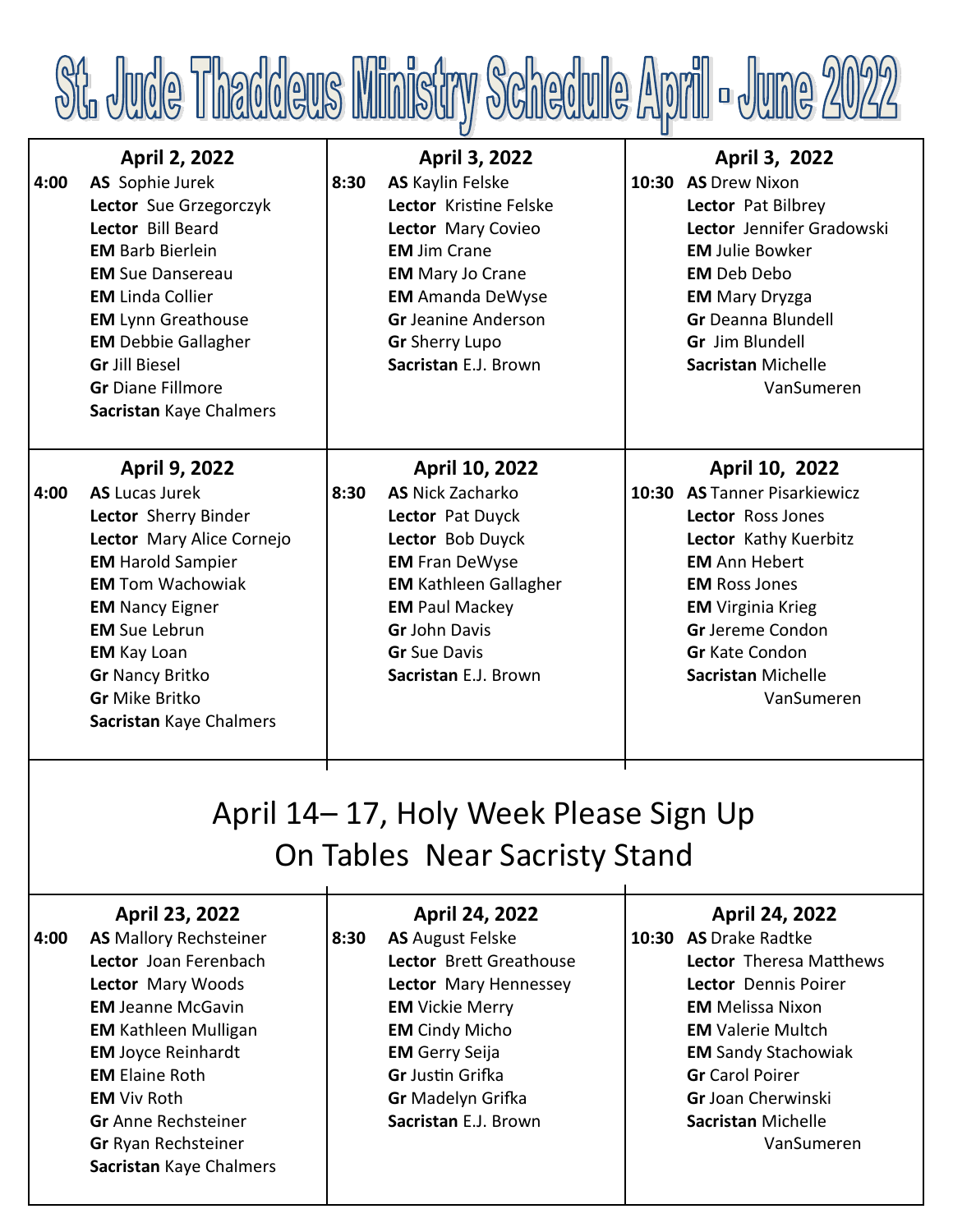| 4:00 | <b>April 30. 2022</b><br><b>AS</b> Alexis Williams<br>Lector Lynn Greathouse<br><b>Lector Nancy McCartney</b><br><b>EM</b> Cindy Soto<br><b>EM</b> Sue Swincicki<br><b>EM</b> Linda Collier<br><b>EM Nancy Eigner</b><br><b>EM</b> Debbie Gallagher<br><b>Gr</b> Carol Chartier<br><b>Gr Ron Chartier</b><br>Sacristan Kaye Chalmers | 8:30 | May 1, 2022<br><b>AS</b> Kaylin Felske<br>Lector Paul MacBride<br>Lector Suzanne Tyo<br><b>EM Kathy Willett</b><br><b>EM Kathy MacBride</b><br><b>EM Connie Wisniewski</b><br>Gr Jim Karle<br><b>Gr</b> Janet Karle<br>Sacristan E.J. Brown          | May 1, 2022<br>10:30 AS Elena Salinas<br>Lector Vern Botts<br>Lector Spencer Skorupski<br><b>EM</b> Lori Salinas<br><b>EM Janice Botts</b><br><b>EM Mary Pearsall</b><br><b>Gr</b> Linda Jenkins<br><b>Gr Eleanor Krauss</b><br>Sacristan Kathy LaLonde |
|------|--------------------------------------------------------------------------------------------------------------------------------------------------------------------------------------------------------------------------------------------------------------------------------------------------------------------------------------|------|------------------------------------------------------------------------------------------------------------------------------------------------------------------------------------------------------------------------------------------------------|---------------------------------------------------------------------------------------------------------------------------------------------------------------------------------------------------------------------------------------------------------|
| 4:00 | May 7, 2022<br><b>AS John Hartley</b><br>Lector Joan Hildinger<br>Lector Mary Alice Cornejo<br><b>EM</b> Sue Dansereau<br><b>EM Tom Wachowiak</b><br><b>EM Tanya Williams</b><br><b>EM</b> Harold Sampier<br><b>EM Carol Anthony</b><br><b>Gr</b> Bernard Furtaw<br><b>Gr</b> Diane Goyette<br>Sacristan Kay Loan                    | 8:30 | May 8, 2022<br><b>AS Nick Zacharko</b><br>Lector Barb Tomczak<br>Lector Bill Trahan<br><b>EM Fran DeWyse</b><br><b>EM Pat Duyck</b><br><b>EM Bob Duyck</b><br><b>Gr</b> Karen Mulders<br><b>Gr Paul Mulders</b><br>Sacristan E.J. Brown              | May 8, 2022<br>10:30 AS Drake Radtke<br>Lector Valerie Mutchler<br>Lector Eric Sweterlitsch<br><b>EM</b> Deb Debo<br><b>EM Barb Pett</b><br><b>EM Sandy Stachowiak</b><br><b>Gr</b> Carol Kukla<br><b>Gr</b> Jim LaLonde<br>Sacristan Kathy LaLonde     |
| 4:00 | May 14, 2022<br><b>AS Elizabeth Rechsteiner</b><br>Lector Kathy Kuerbitz<br>Lector Carol Matuszewski<br><b>EM</b> Sue LeBrun<br><b>EM</b> Jeanne McGavin<br><b>EM</b> Sue Swincicki<br><b>EM</b> Viv Roth<br><b>EM</b> Cindy Soto<br><b>Gr Makayla Greathouse</b><br><b>Gr John Hartley</b><br>Sacristan Kay Loan                    | 8:30 | May 15, 2022<br><b>AS</b> August Felske<br>Lector Darlene Trigg<br>Lector Kristine Felski<br><b>EM Jim Crane</b><br><b>EM Mary Jo Crane</b><br><b>EM Kathleen Gallagher</b><br><b>Gr</b> Judy Streu<br><b>Gr</b> Linda Smith<br>Sacristan E.J. Brown | May 15, 2022<br>10:30 AS Madison Krakowski<br>Lector Sean Sullivan<br>Lector Rhea Thompson<br><b>EM</b> Ann Hebert<br><b>EM Michelle Strasz</b><br><b>EM Julie Bowker</b><br>Gr Jason Love<br><b>Gr Jill Ramsden</b><br>Sacristan Kathy Lalonde         |
| 4:00 | May 21, 2022<br><b>AS Evan Rhodus</b><br>Lector Kathleen Mulligan<br>Lector Lisa Rhodus<br><b>EM</b> Sara Jurek<br><b>EM Barb Bierlein</b><br><b>EM Kaye Chalmers</b><br><b>EM Paul Jurek</b><br><b>EM Elaine Roth</b><br><b>Gr</b> Tim Kuhn<br>Gr Colleen Kuhn<br>Sacristan Kay Loan                                                | 8:30 | May 22, 2022<br><b>AS Kaylin Felske</b><br>Lector Bob Salogar<br>Lector Laruie Berner<br><b>EM Mary Hennessey</b><br><b>EM Paul Mackey</b><br><b>EM</b> Vickie Merry<br><b>Gr</b> Lawrence Roth<br>Gr Angela Roth<br>Sacristan E.J. Brown            | May 22, 2022<br>10:30 AS Tanner Pisarkiewicz<br>Lector GRADUATION MASS<br>Lector<br>EM<br><b>EM</b><br><b>EM</b><br>Gr<br>Gr<br>Sacristan Kathy LaLonde                                                                                                 |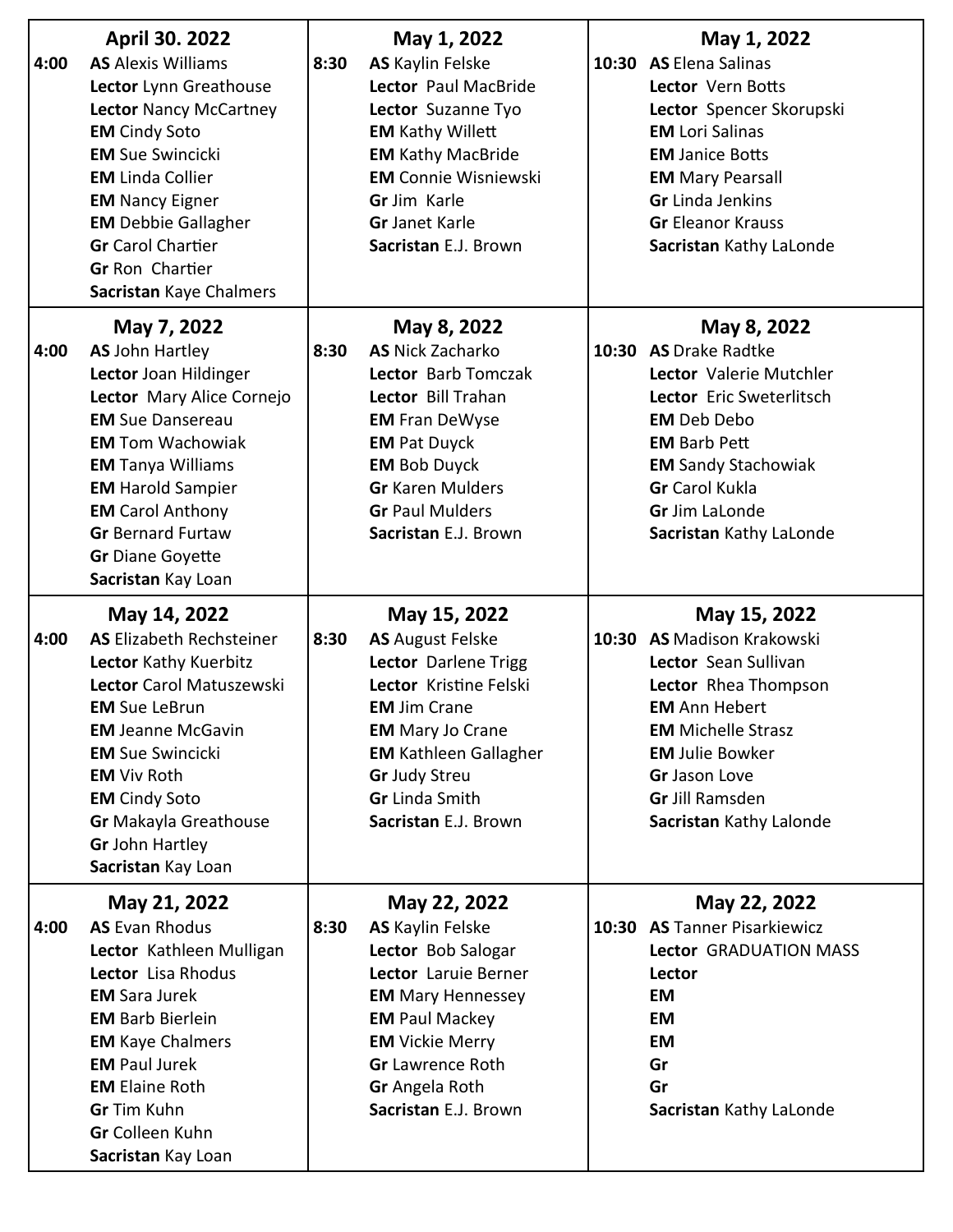| 4:00 | May 28, 2022<br><b>AS SophieJurek</b><br>Lector Suzanne Tyo<br>Lector Sharon Vigneaux<br><b>EM</b> Debbie Gallagher<br><b>EM</b> Harold Sampier<br><b>EM</b> Lynn Greathouse<br><b>EM</b> Carol Anthony<br><b>EM</b> Sue LeBrun<br><b>Gr</b> Carol Chartier<br><b>Gr Ron Chartier</b><br>Sacristan Kay Loan     | 8:30 | May 29, 2022<br><b>AS</b> Nick Zacharko<br>Lector Mary Covie<br>Lector Brett Greathouse<br><b>EM</b> Cindy Mich<br><b>EM Judy Richard</b><br><b>EM</b> Ted Richard<br>Gr Mary Jo Toporski<br>Gr John Toporski<br>Sacristan E.J. Brown                    | May 29, 2022<br>10:30 AS Drew Nixon<br>Lector Pat VanSumeren<br>Lector Pat Bilbrey<br><b>EM Michelle VanSumeren</b><br><b>EM</b> Virginia Krieg<br><b>EM</b> Deb Debo<br>Gr John Nixon<br><b>Gr</b> Melissa Nixon<br>Sacristan Kathy Lalonde                          |
|------|-----------------------------------------------------------------------------------------------------------------------------------------------------------------------------------------------------------------------------------------------------------------------------------------------------------------|------|----------------------------------------------------------------------------------------------------------------------------------------------------------------------------------------------------------------------------------------------------------|-----------------------------------------------------------------------------------------------------------------------------------------------------------------------------------------------------------------------------------------------------------------------|
| 4:00 | June 4, 2022<br><b>AS Lucas Jurek</b><br>Lector Mary Woods<br>Lector Sue Grzegorczyk<br><b>EM</b> Sue Dansereau<br><b>EM Joyce Reinhardt</b><br><b>EM Nancy McCartney</b><br><b>EM</b> Kay Loan<br><b>EM Jeanne McGavin</b><br><b>Gr Rosemary Jonas</b><br><b>Gr</b> Grace Smith<br>Sacristan Barb Bierlein     | 8:30 | June 5, 2022<br><b>AS Evan Rhodus</b><br>Lector Bob Duyck<br>Lector Pat Duyck<br><b>EM</b> Gerry Seija<br><b>EM Bill Trahan</b><br><b>EM</b> Darlene Trigg<br><b>Gr</b> Donna Wieler<br><b>Gr</b> Jeannie Anderson<br>Sacristan E.J. Brown               | June 5, 2022<br>10:30 AS Drake Radtke<br>Lector Jennifer Gradowski<br>Lector Ross Jones<br><b>EM Julie Bowker</b><br><b>EM Mary Pearsall</b><br><b>EM</b> Lori Salinas<br>Gr Ron Trepkowski<br><b>Gr Kathy Trepkowski</b><br><b>Sacristan Michelle Strasz</b>         |
| 4:00 | June 11, 2022<br><b>AS</b> Mallory Rechsteiner<br>Lector Sherry Binder<br>Lector Mary Alice Cornejo<br><b>EM Kathleen Mulligan</b><br><b>EM Lisa Rhodus</b><br><b>EM Elaine Roth</b><br><b>EM Tom Wachowiak</b><br><b>EM Tanya Williams</b><br><b>Gr</b> Judy Streu<br>Gr Lynn White<br>Sacristan Barb Bierlein | 8:30 | June 12, 2022<br><b>AS</b> Kaylin Felski<br>Lector Mary Hennessey<br>Lector Bob Salogar<br><b>EM Kathy Willette</b><br><b>EM</b> Connie Wisniewski<br><b>EM</b> Suzette Zimmerman<br><b>Gr John Davis</b><br><b>Gr</b> Sue Davis<br>Sacristan E.J. Brown | June 12, 2022<br>10:30 AS Madison Krakowski<br>Lector Kathy Kuerbitz<br>Lector Theresa Matthews<br><b>EM Barb Pett</b><br><b>EM Sandy Stachowiak</b><br><b>EM Mary Pearsall</b><br><b>Gr</b> Bruce Morre<br><b>Gr Nanci Moore</b><br><b>Sacristan Michelle Strasz</b> |
| 4:00 | June 18, 2022<br><b>AS</b> Alexis Williams<br>Lector Sue Swincicki<br>Lector Suzanne Tyo<br><b>EM</b> Cindy Soto<br><b>EM</b> Viv Roth<br><b>EM</b> Sara Jurek<br><b>EM Paul Jurek</b><br><b>EM Nancy Eigner</b><br><b>Gr Nancy Britko</b><br><b>Gr Mike Britko</b><br>Sacristan Barb Bierlein                  | 8:30 | June 19, 2022<br><b>AS Nick Zacharko</b><br>Lector Kristine Felske<br>Lector Paul MacBride<br><b>EM</b> Tammy DeWyse<br><b>EM Fran DeWyse</b><br><b>EM Kathy MacBride</b><br>Gr Justin Grifka<br>Gr Madelyn Grifka<br>Sacristan E.J. Brown               | June 19, 2022<br>10:30 AS Drew Nixon<br>Lector Valerie Mutchler<br>Lector Eric Sweterlitsch<br><b>EM Kathy LaLonde</b><br><b>EM</b> Melissa Nixon<br><b>EM</b> Rhea Thompson<br><b>Gr</b> Tom Wiescinski<br><b>Gr Ann Wiescinski</b><br>Sacristan Michelle Strasz     |